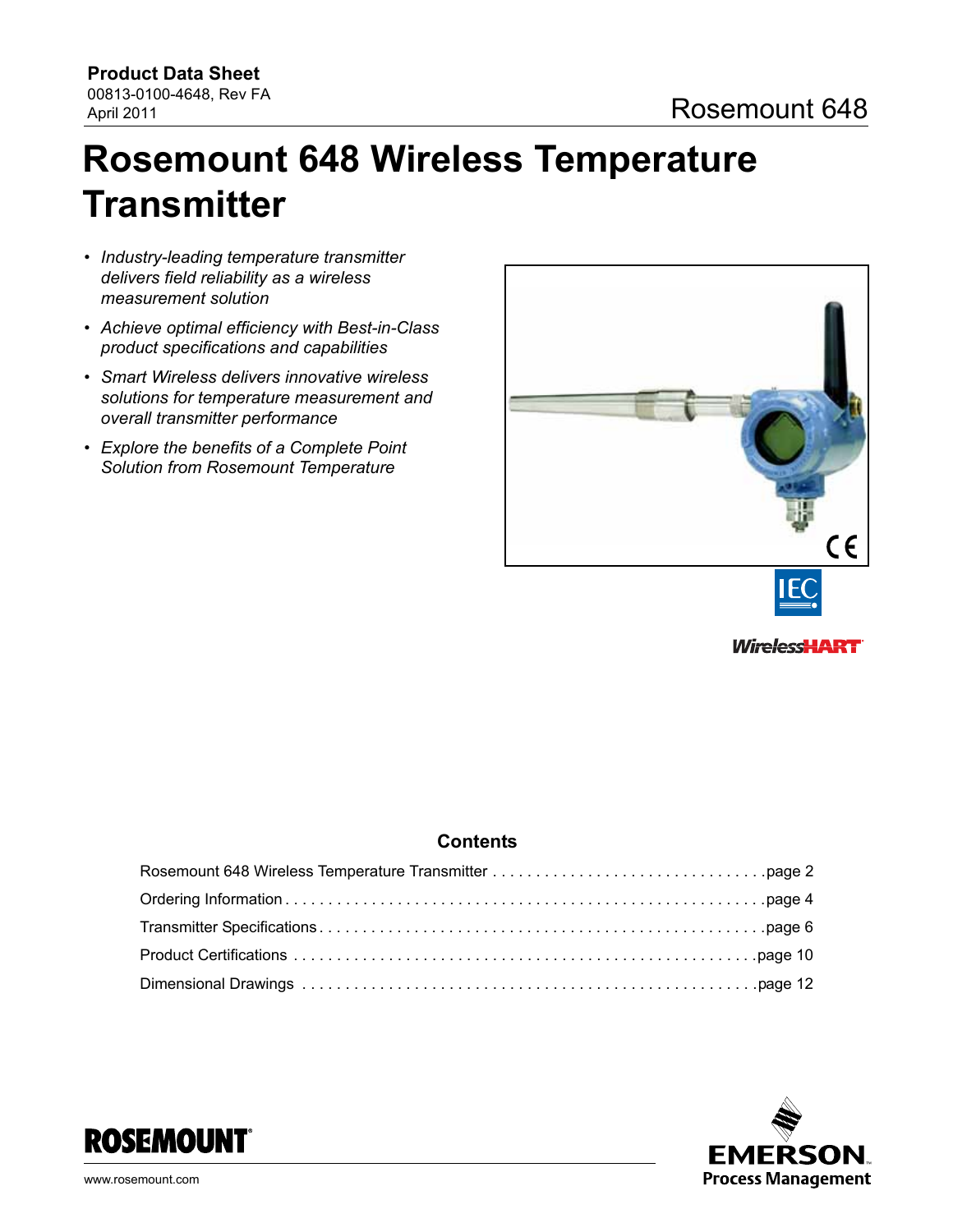# <span id="page-1-0"></span>**Rosemount 648 Wireless Temperature Transmitter**

# **Industry-leading temperature transmitter delivers field reliability as a wireless measurement solution**

- Superior accuracy and stability
- Single sensor capability with universal sensor inputs (RTD, T/C, mV, ohms)
- Transmitter-Sensor Matching with Callendar-Van Dusen
- IEC-approved WirelessHART<sup>®</sup> protocol
- Dual-compartment housing, available in aluminum or stainless steel
- Large LCD display
- Extended Range Antenna options available



## **Achieve optimal efficiency with Best-in-Class product specifications and capabilities**

- Two-year stability rating reduces maintenance costs
- **Transmitter-Sensor Matching** eliminates the interchangeability error of sensors, improving measurement point accuracy by 75%
- User-centric Device Dashboards communicate important diagnostics and ensure process health
- Compensation for ambient temperature enhances transmitter performance
- Dual-compartment housing provides the highest reliability in harsh industrial environments



## **A standard diagnostic offering increases measurement reliability and provides visibility into process conditions**

- Four user-configurable alerts provide increased process information and measurement point insight
- Open/short sensor diagnostics assist with detecting issues in sensor loops
- The terminal temperature feature verifies the installation location temperature conditions to ensure optimal transmitter operation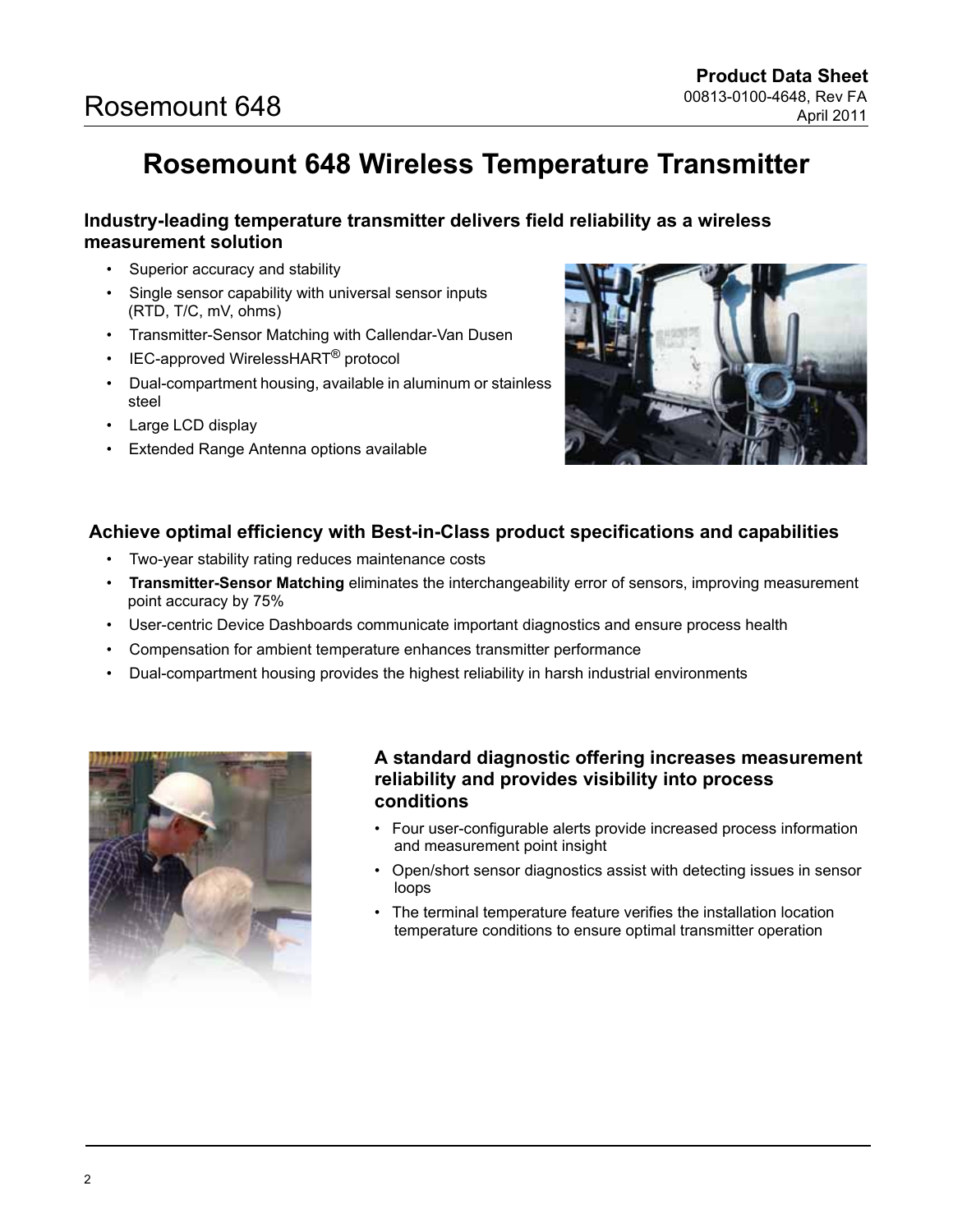# **Smart Wireless delivers innovative wireless solutions for temperature measurement and overall transmitter performance**



- Self-organizing network delivers information rich data with >99% data reliability and establishes a highly stable network
- Smart Wireless capabilities extend the full benefits of PlantWeb<sup>®</sup> to previously inaccessible temperature measurement locations
- Emerson SmartPower™ Solutions provide an intrinsically safe Power Module, allowing field replacements without removing the transmitter from the process, keeping personnel safe and reducing maintenance costs
- Emerson Process Management's layered approach to wireless network security ensures that data transmissions are secure

### **Explore the benefits of a Complete Point Solution from Rosemount Temperature Measurement**

- An "Assemble To Sensor" option enables Emerson to provide a complete point temperature solution, delivering an installation-ready transmitter and sensor assembly
- Emerson offers a selection of RTDs, thermocouples, and thermowells that bring superior durability and Rosemount reliability to temperature sensing, complementing the Rosemount Transmitter portfolio



# **Experience global consistency and local support from numerous worldwide Rosemount Temperature manufacturing sites**



- World-class manufacturing provides globally consistent product from every factory and the capacity to fulfill the needs of any project, large or small
- Experienced Instrumentation Consultants help select the right product for any temperature application and advise on best installation practices
- An extensive global network of Emerson service and support personnel can be on-site when and where they are needed
- Make wireless installation and configuration easy with the **Emerson Smart Wireless Gateway**.
- For installations that have a high number of temperature measurements in close proximity, consider the **Rosemount 848T** High Density temperature transmitter.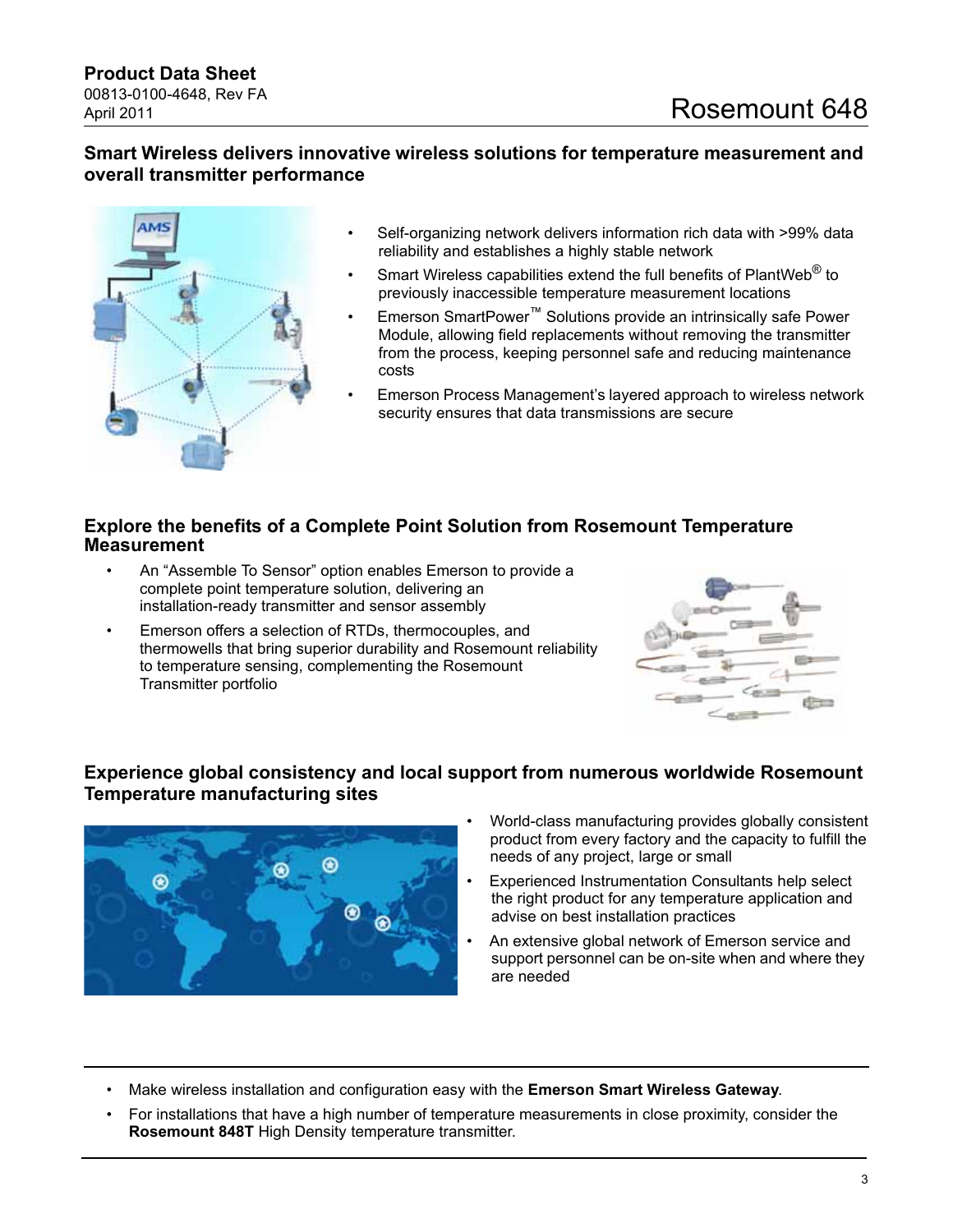# **Rosemount 648 Temperature Transmitter**

<span id="page-3-0"></span>

The Rosemount 648 Wireless Temperature transmitter delivers industry-leading temperature field reliability as a wireless process measurement with Best-in-Class specifications and capabilities.

Transmitter features include:

- IEC-approved *Wireless*HART protocol (Option Code WA3)
- External Antenna (Option Code WK1)
- Extended Range, External Antenna (Option Code WM1)
- Large LCD Display (Option Code M5)
- Transmitter-Sensor Matching (Option Code C2)
- 3-Point Calibration Certificate (Option Code Q4)
- Assemble to Sensor (Option Code XA)

#### Table 1. Rosemount 648 Temperature Transmitter Ordering Information

★ The Standard offering represents the most common options. The starred options (★) should be selected for best delivery. The Expanded offering is subject to additional delivery lead time.

| <b>Model</b>              | <b>Product Description</b>                                    |                 |                 |
|---------------------------|---------------------------------------------------------------|-----------------|-----------------|
| 648                       | <b>Temperature Transmitter</b>                                |                 |                 |
| <b>Transmitter Type</b>   |                                                               |                 |                 |
| <b>Standard</b>           |                                                               |                 | <b>Standard</b> |
| $\overline{D}$            | <b>Wireless Field Mount</b>                                   |                 | $^\star$        |
| <b>Transmitter Output</b> |                                                               |                 |                 |
| <b>Standard</b>           |                                                               |                 | <b>Standard</b> |
| $\overline{\mathsf{x}}$   | Wireless                                                      |                 | $\star$         |
|                           | <b>Measurement Configuration</b>                              |                 |                 |
| 1                         | Single-Sensor Input                                           |                 | $\star$         |
| <b>Housing Style</b>      |                                                               | <b>Material</b> |                 |
| <b>Standard</b>           |                                                               |                 | <b>Standard</b> |
| D                         | Dual Compartment Housing                                      | Aluminum        | ★               |
| F                         | <b>Dual Compartment Housing</b>                               | <b>SST</b>      | $\star$         |
| <b>Conduit Entry Size</b> |                                                               |                 |                 |
| <b>Standard</b>           |                                                               |                 | <b>Standard</b> |
| $1/2 - 14$ NPT<br>1       |                                                               | $\star$         |                 |
|                           | <b>Product Certifications</b>                                 |                 |                 |
| <b>Standard</b>           |                                                               |                 | <b>Standard</b> |
| <b>NA</b>                 | No Approval                                                   |                 | $\star$         |
| 15                        | FM Intrinsically Safe, Non-Incendive, and Dust Ignition-proof |                 | $\star$         |
| N <sub>5</sub>            | FM Non-Incendive and Dust Ignition-proof                      |                 | $\star$         |
| 16                        | <b>CSA Intrinsically Safe</b>                                 |                 | $\star$         |
| 11                        | <b>ATEX Intrinsic Safety</b>                                  |                 | $\star$         |
| 17                        | <b>IECEx Intrinsic Safety</b>                                 |                 | ★               |
| 4                         | <b>TIIS Intrinsic Safety</b>                                  |                 | $\star$         |
| 13                        | China Intrinsic Safety                                        |                 | $\star$         |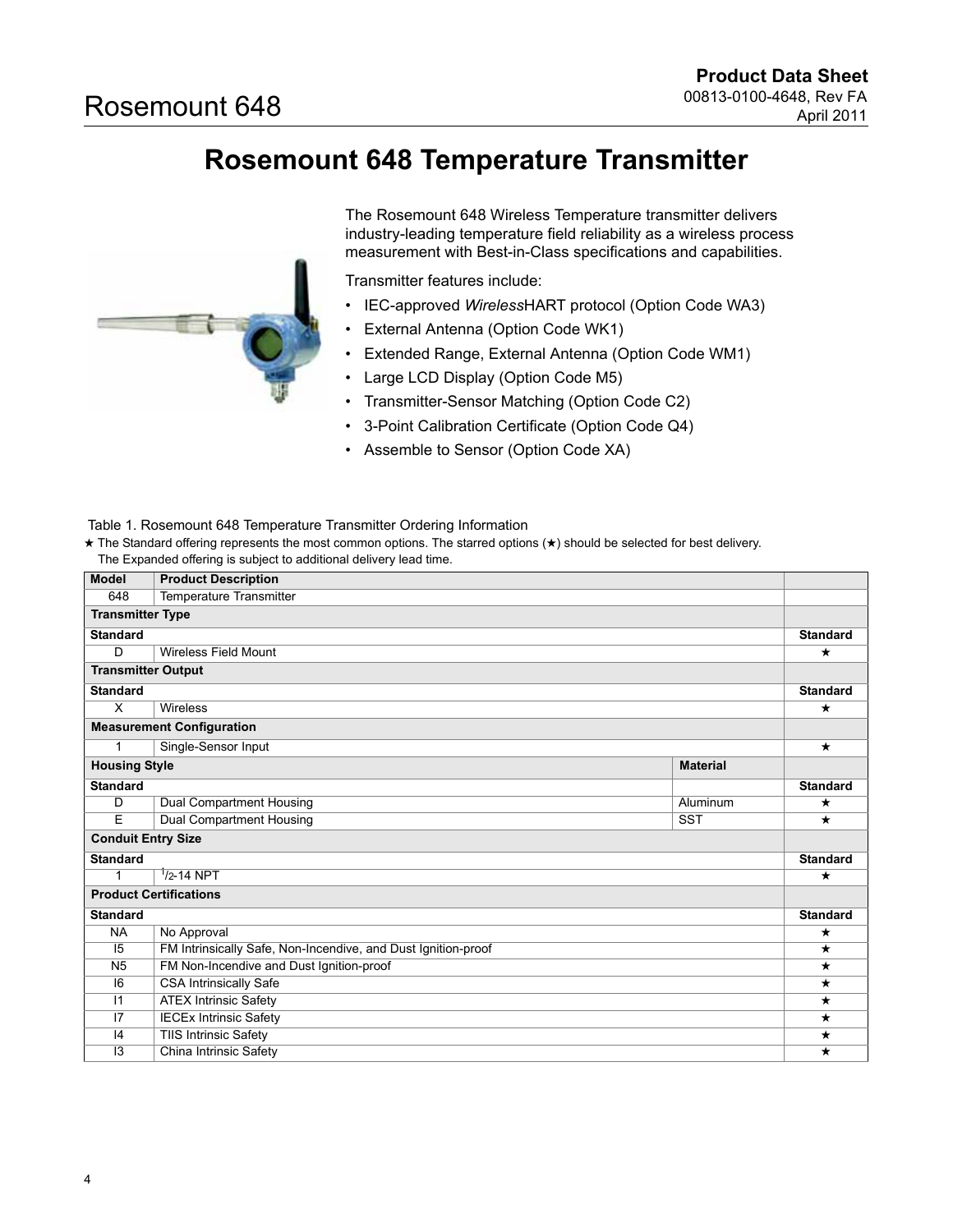Table 1. Rosemount 648 Temperature Transmitter Ordering Information

★ The Standard offering represents the most common options. The starred options (★) should be selected for best delivery. The Expanded offering is subject to additional delivery lead time.

**Wireless Options** (Include with selected model number)

|                            | Wireless Update Rate, Operating Frequency, and Protocol                                              |                 |
|----------------------------|------------------------------------------------------------------------------------------------------|-----------------|
| <b>Standard</b>            |                                                                                                      |                 |
| W <sub>A3</sub>            | User Configurable Update Rate, 2.4 GHz DSSS, IEC 62591 (WirelessHART)                                | $\star$         |
|                            | <b>Omnidirectional Wireless Antenna and SmartPower</b>                                               |                 |
| <b>Standard</b>            |                                                                                                      |                 |
| WK <sub>1</sub>            | External Antenna, Adapter for Black Power Module (I.S. Power Module Sold Separately)                 | $\star$         |
| WM <sub>1</sub>            | Extended Range, External Antenna, Adapter for Black Power Module (I.S. Power Module Sold Separately) | $\star$         |
|                            | NOTE: Black Power Module must be shipped separately, order Part #00753-9220-0001.                    |                 |
| <b>Mounting Bracket</b>    |                                                                                                      |                 |
| <b>Standard</b>            |                                                                                                      | <b>Standard</b> |
| $B5^{(1)}$                 | "L" Mounting Bracket for 2-inch pipe and panel mounting - All SST                                    | $\star$         |
| <b>Display</b>             |                                                                                                      |                 |
| <b>Standard</b>            |                                                                                                      | <b>Standard</b> |
| M <sub>5</sub>             | <b>LCD Display</b>                                                                                   | $\star$         |
|                            | <b>Software Configuration</b>                                                                        |                 |
| <b>Standard</b>            |                                                                                                      | <b>Standard</b> |
| $\overline{C1}$            | Custom Configuration of Date, Descriptor, Message and Wireless Parameters (Requires CDS with order)  | $\star$         |
| <b>Line Filter</b>         |                                                                                                      |                 |
| <b>Standard</b>            |                                                                                                      | <b>Standard</b> |
| F5                         | 50 Hz Line Voltage Filter                                                                            | ★               |
| F6                         | 60 Hz Line Voltage Filter                                                                            | $\star$         |
| <b>Sensor Trim</b>         |                                                                                                      |                 |
| <b>Standard</b>            |                                                                                                      | <b>Standard</b> |
| $\overline{C2}$            | Transmitter-Sensor Matching - Trim to Specific Rosemount RTD Calibration Schedule (CVD Constants)    | $\star$         |
| <b>5-Point Calibration</b> |                                                                                                      |                 |
| <b>Standard</b>            |                                                                                                      | <b>Standard</b> |
| $\overline{C4}$            | 5-Point Calibration (Requires Q4 option code to generate a Calibration Certificate)                  | $\star$         |
|                            | <b>Calibration Certificate</b>                                                                       |                 |
| <b>Standard</b>            |                                                                                                      | <b>Standard</b> |
| Q <sub>4</sub>             | Calibration Certificate (3-Point Calibration)                                                        | $\star$         |
| <b>Cable Gland Option</b>  |                                                                                                      |                 |
| <b>Standard</b>            |                                                                                                      | <b>Standard</b> |
| G2                         | Cable Gland (7.5 mm - 11.9 mm)                                                                       | ★               |
| G4                         | Thin Wire Cable Gland (3 mm - 8 mm)                                                                  | $\star$         |
| <b>Assemble To Options</b> |                                                                                                      |                 |
| <b>Standard</b>            |                                                                                                      | <b>Standard</b> |
| XA <sup>(1)</sup>          | Sensor Specified Separately and Assembled to Transmitter                                             | $\star$         |
|                            | Typical Model Number: 648 D X 1 D 1 NA WA 3 WK 1 M5 C1 F6                                            |                 |

*(1) When ordering a Rosemount 648 with the XA option, a mounting bracket is not included. If a bracket is required, please order option code B5.*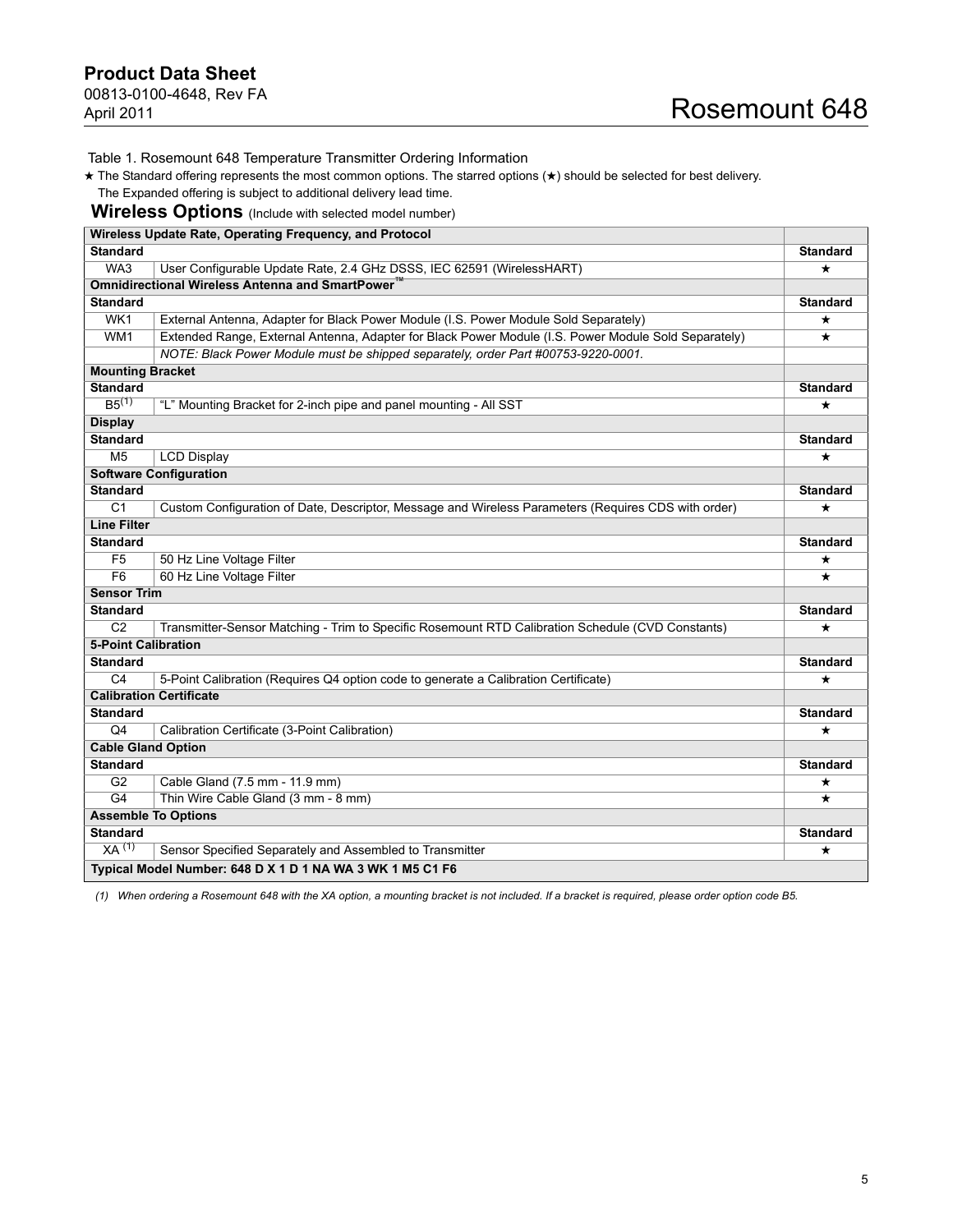# **Transmitter Specifications**

# <span id="page-5-0"></span>**Functional Specifications**

#### **Input**

Supports Thermocouple, RTD, millivolt, and ohm input types. See ["Transmitter Accuracy" on page 8](#page-7-0) for sensor options.

#### **Output**

IEC 62591 (WirelessHART), 2.4 GHz DSSS

#### **Local Display**

The optional five-digit integral LCD Display can display engineering units ( ${}^{\circ}$ F,  ${}^{\circ}$ C,  ${}^{\circ}$ R, K,  $\Omega$ , and millivolts). Display update rate up to once per minute.

#### **Humidity Limits**

0–99% Non-condensing Relative Humidity

#### **Update Rate**

WirelessHART, user-selectable 4 seconds to 60 minutes

**Accuracy** (Pt 100 @ reference condition: 20 **°**C) ±0.225 **°**C (±0.405 **°**F)

#### **Radio Frequency Power Output from Antenna**

External Antenna (WK1 option): Maximum of 10 mW (10dBm) EIRP

# **Physical Specifications**

#### **Electrical Connections**

#### **Power Module**

The Emerson SmartPower™ Power Module is field replaceable, featuring keyed connections that eliminate the risk of incorrect installation.

The Power Module is an Intrinsically Safe solution, containing Lithium-thionyl chloride with a polybutadine terephthalate (PBT) enclosure.

The 648 Wireless has Power Module life time rating of 10 years with a one-minute update rate, at reference conditions.<sup>(1)</sup>

#### **Sensor Terminals**

Sensor terminals permanently fixed to terminal block

### **Field Communicator Connections**

#### **Communication Terminals**

Clips permanently fixed to terminal block, designated by the text "COMM."

#### **Materials of Construction**

#### **Enclosure**

Housing - Low-copper aluminum or stainless steel Paint - Polyurethane Cover O-ring - Buna-N **Terminal Block and Power Module**

**PRT** 

#### **Antenna**

PBT/Polycarbonate (PC) integrated omnidirectional antenna

#### **Mounting**

Transmitters may be attached directly to the sensor. Mounting brackets also permit remote mounting. [See "Dimensional](#page-11-0)  [Drawings" on page 12](#page-11-0).

#### **Weight**

Low-copper Aluminum: 648 without LCD - 4.6 lbs. (2.0 kg) 648 with M5 LCD - 4.7 lbs (2.1 kg) Stainless Steel: 648 without LCD - 8.0 lbs. (3.6 kg) 648 with M5 LCD - 8.1 lbs (3.7 kg)

#### **Enclosure Ratings (648)**

Housing Style option codes D and E are Type 4X and IP66/67 rated dual-compartment housings.

### **Performance Specifications**

#### **ElectroMagnetic Compatibility (EMC)**

#### **All Models:**

Meets all relevant requirements of EN 61326-1; 2006; EN 61326-2-3; 2006

#### **Transmitter Stability**

The 648 has a stability of ±0.15% of output reading or 0.15 °C (whichever is greater) for 24 months.

#### **Self Calibration**

The analog-to-digital measurement circuitry automatically self-calibrates for each temperature update by comparing the dynamic measurement to extremely stable and accurate internal reference elements.

#### **Vibration Effect**

No effect when tested per the requirements of IEC60770-1:

**High Vibration Level -** field or pipeline (10-60 Hz 0.21mm displacement peak amplitude / 60-2000 Hz 3g).

<span id="page-5-1"></span>*(1) Reference conditions are 70 °F (21 °C), and routing data for three additional network devices. NOTE: Continuous exposure to ambient temperature limits (-40 °F or 185 °F; -40 °C or 85 °C) may reduce specified life by less than 20 percent.*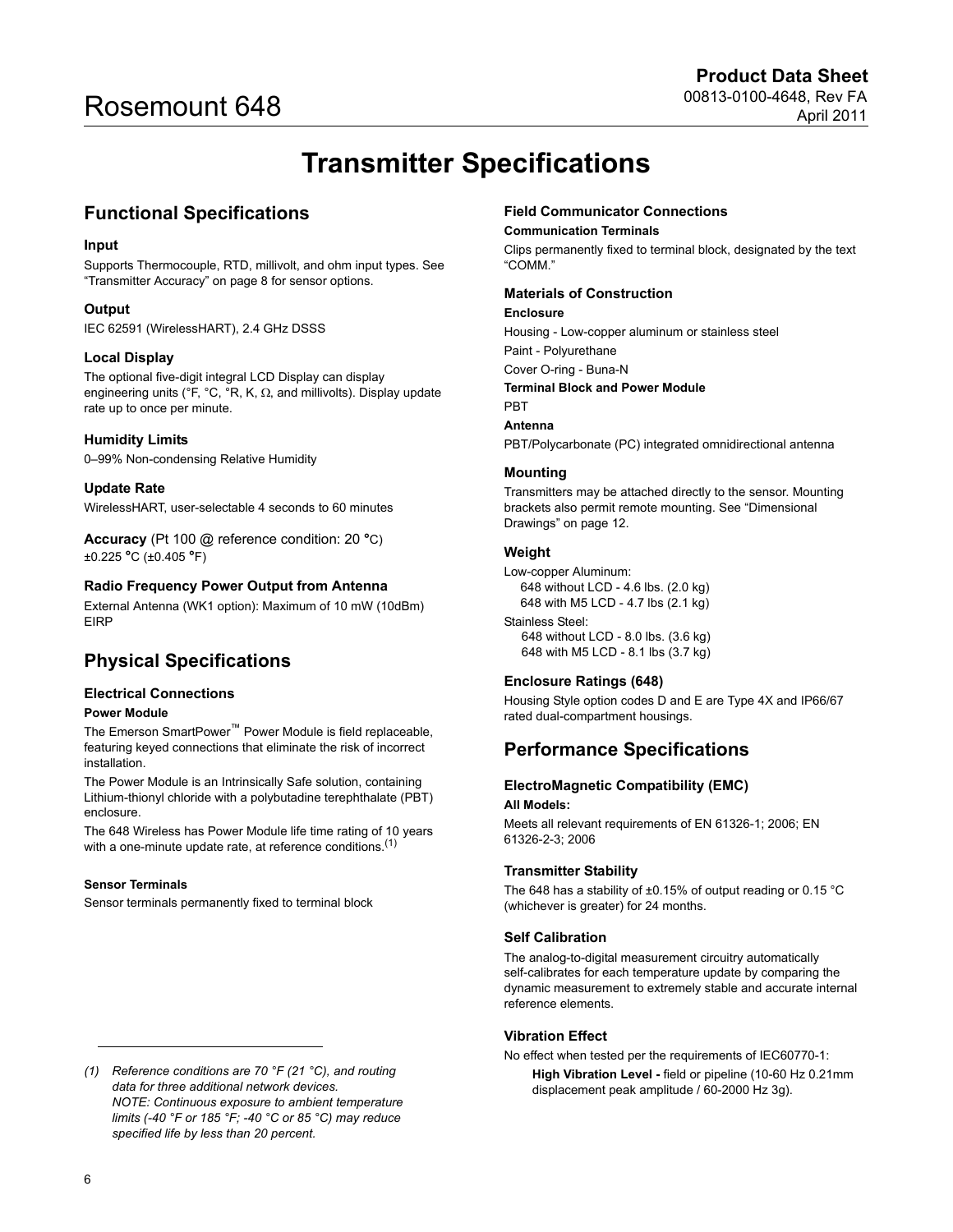# **Product Data Sheet**

00813-0100-4648, Rev FA April 2011

#### **Sensor Connections**

# Rosemount 648



*\* Rosemount Inc. provides 4-wire sensors for all single element RTDs. You can use these RTDs in 3-wire or 2-wire configurations by leaving the unneeded leads disconnected and insulated with electrical tape.*

#### **Temperature Limits**

| <b>Description</b>         | <b>Operating Limit</b> | <b>Storage Limit</b> |
|----------------------------|------------------------|----------------------|
| <b>Without LCD Display</b> | $-40$ to 185 °F        | $-40$ to 185 °F      |
|                            | $-40$ to 85 °C         | $-40$ to 85 °C       |
| With LCD Display           | $-4$ to 175 °F         | $-40$ to 185 °F      |
|                            | $-20$ to 80 °C         | $-40$ to 85 °C       |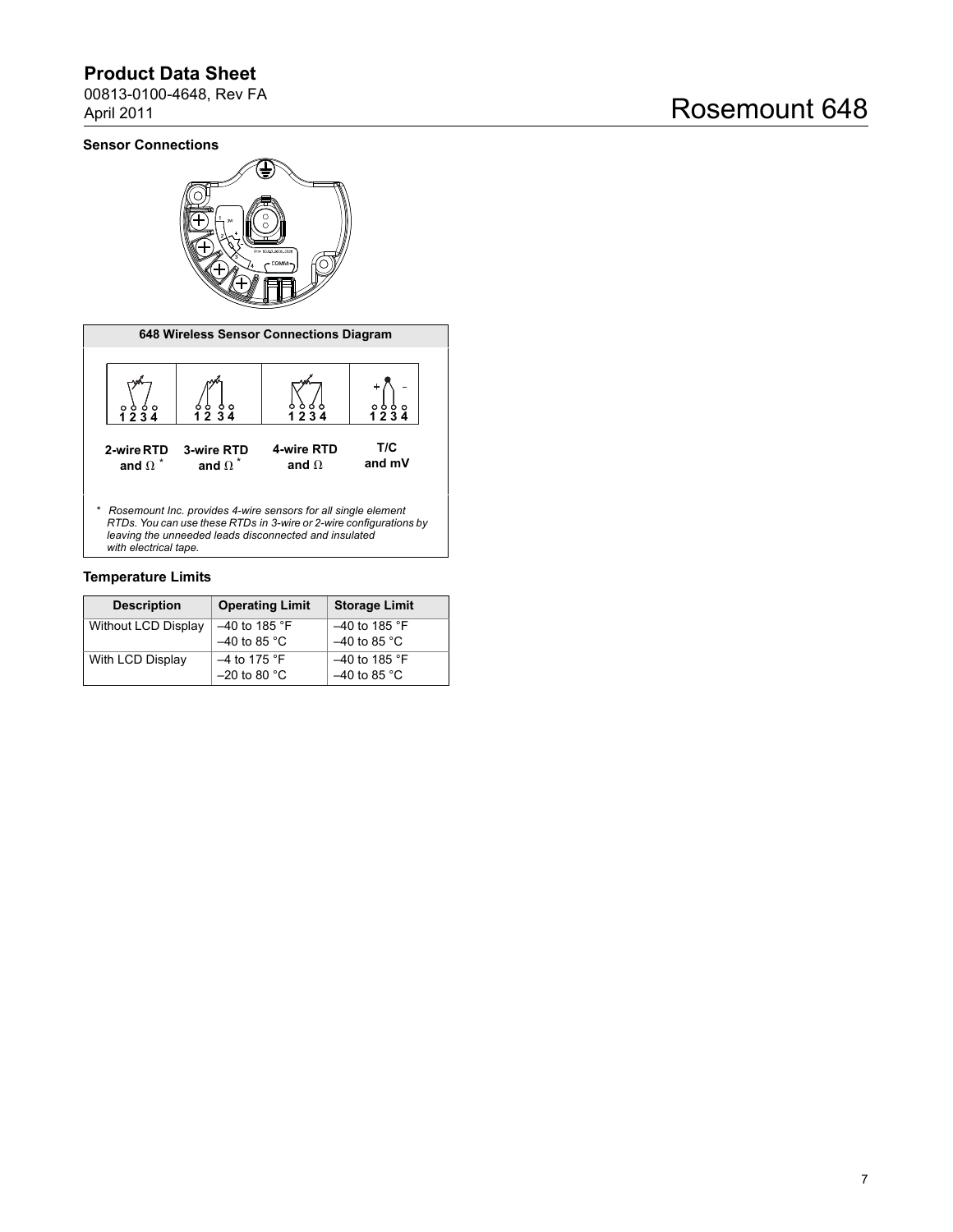### <span id="page-7-0"></span>**Transmitter Accuracy**

TABLE 2. Rosemount 648 Input Options and Accuracy

| <b>Sensor Options</b>         | <b>Sensor Reference</b>      | <b>Input Ranges</b>                    |                  | Digital Accuracy <sup>(1)</sup> |                          |
|-------------------------------|------------------------------|----------------------------------------|------------------|---------------------------------|--------------------------|
| 2-, 3-, 4-wire RTDs           |                              | $\overline{\circ_F}$<br>$\overline{C}$ |                  | $\overline{C}$                  | $\overline{\phantom{a}}$ |
| Pt 100 ( $\alpha$ = 0.00385)  | <b>IEC 751</b>               | $-200$ to 850                          | $-328$ to 1562   | ± 0.225                         | ± 0.405                  |
| Pt 200 ( $\alpha$ = 0.00385)  | <b>IEC 751</b>               | $-200$ to 850                          | $-328$ to $1562$ | ± 0.405                         | ± 0.729                  |
| Pt 500 ( $\alpha$ = 0.00385)  | <b>IEC 751</b>               | $-200$ to 850                          | $-328$ to 1562   | ± 0.285                         | ± 0.513                  |
| Pt 1000 ( $\alpha$ = 0.00385) | <b>IEC 751</b>               | $-200$ to 300                          | $-328$ to 572    | ± 0.285                         | ± 0.513                  |
| Pt 100 ( $\alpha$ = 0.003916) | <b>JIS 1604</b>              | $-200$ to 645                          | $-328$ to 1193   | $\frac{1}{10}$ 0.225            | ± 0.405                  |
| Pt 200 ( $\alpha$ = 0.003916) | <b>JIS 1604</b>              | $-200$ to 645                          | $-328$ to 1193   | ± 0.405                         | ± 0.729                  |
| Ni 120                        | Edison Curve No. 7           | $-70$ to 300                           | $-94$ to 572     | ± 0.225                         | ± 0.405                  |
| <b>Cu 10</b>                  | Edison Copper Winding No. 15 | $-50$ to 250                           | $-58$ to 482     | ± 2.1                           | ± 3.78                   |
| Pt 50 ( $\alpha$ = 0.00391)   | GOST 6651-94                 | $-200$ to 550                          | $-328$ to 990    | ± 0.45                          | ± 0.81                   |
| Pt 100 ( $\alpha$ = 0.00391)  | GOST 6651-94                 | $-200$ to 550                          | $-328$ to 990    | ± 0.225                         | ± 0.405                  |
| Cu 50 ( $\alpha$ = 0.00426)   | GOST 6651-94                 | $-50$ to 200                           | $-58$ to 392     | ± 0.72                          | ± 1.296                  |
| Cu 50 ( $\alpha$ = 0.00428)   | GOST 6651-94                 | $-185$ to 200                          | $-301$ to 392    | ± 0.72                          | ± 1.296                  |
| Cu 100 ( $\alpha$ = 0.00426)  | GOST 6651-94                 | $-50$ to 200                           | $-58$ to 392     | ± 0.36                          | ± 0.648                  |
| Cu 100 ( $\alpha$ = 0.00428)  | GOST 6651-94                 | $-185$ to 200                          | $-301$ to 392    | ± 0.36                          | ± 0.648                  |
| Thermocouples <sup>(2)</sup>  |                              |                                        |                  |                                 |                          |
| Type $B^{(3)}$                | NIST Monograph 175, IEC 584  | 100 to 1820                            | 212 to 3308      | ± 1.155                         | ± 2.079                  |
| Type E                        | NIST Monograph 175, IEC 584  | $-50$ to $1000$                        | $-58$ to 1832    | ± 0.30                          | ± 0.54                   |
| Type J                        | NIST Monograph 175, IEC 584  | $-180$ to $760$                        | $-292$ to 1400   | ± 0.525                         | ± 0.945                  |
| Type $K^{(4)}$                | NIST Monograph 175, IEC 584  | $-180$ to 1372                         | $-292$ to 2501   | ± 0.75                          | ± 1.35                   |
| Type N                        | NIST Monograph 175, IEC 584  | -200 to 1300                           | $-328$ to 2372   | ± 0.75                          | ± 1.35                   |
| Type R                        | NIST Monograph 175, IEC 584  | 0 to 1768                              | 32 to 3214       | ± 1.125                         | ± 2.025                  |
| Type S                        | NIST Monograph 175, IEC 584  | 0 to 1768                              | 32 to 3214       | ± 1.05                          | ± 1.89                   |
| Type T                        | NIST Monograph 175, IEC 584  | $-200$ to $400$                        | $-328$ to $752$  | ± 0.525                         | ± 0.945                  |
| DIN Type L                    | DIN 43710                    | $-200$ to 900                          | $-328$ to 1652   | ± 0.525                         | ± 0.945                  |
| DIN Type U                    | <b>DIN 43710</b>             | $-200$ to 600                          | $-328$ to 1112   | ± 0.525                         | ± 0.945                  |
| Type W5Re/W26Re               | <b>ASTM E 988-96</b>         | 0 to 2000                              | 32 to 3632       | ± 1.05                          | ± 1.89                   |
| <b>GOST L</b>                 | GOST R 8.585-2001            | $-200$ to 800                          | $-328$ to 1472   | ± 0.525                         | $\pm 0.945$              |
| Other Input Types             |                              |                                        |                  |                                 |                          |
| Millivolt Input               |                              |                                        | $-10$ to 100 mV  | $± 0.0225$ mV                   |                          |
| 2-, 3-, 4-wire Ohm Input      |                              |                                        | 0 to 2000 ohms   | $± 0.675$ ohm                   |                          |

*(1) The published digital accuracy applies over the entire sensor input range. Digital output can be accessed by HART Communications or WirelessHART.*

*(2) Total digital accuracy for thermocouple measurement: sum of digital accuracy +0.8 °C. (cold junction accuracy).*

*(3) Digital accuracy for NIST Type B T/C is ±4.5 °C (±8.1 °F) from 100 to 300 °C (212 to 572 °F).*

*(4) Digital accuracy for NIST Type K T/C is ±1.05 °C (±1.895 °F) from –180 to –90 °C (–292 to –130 °F).*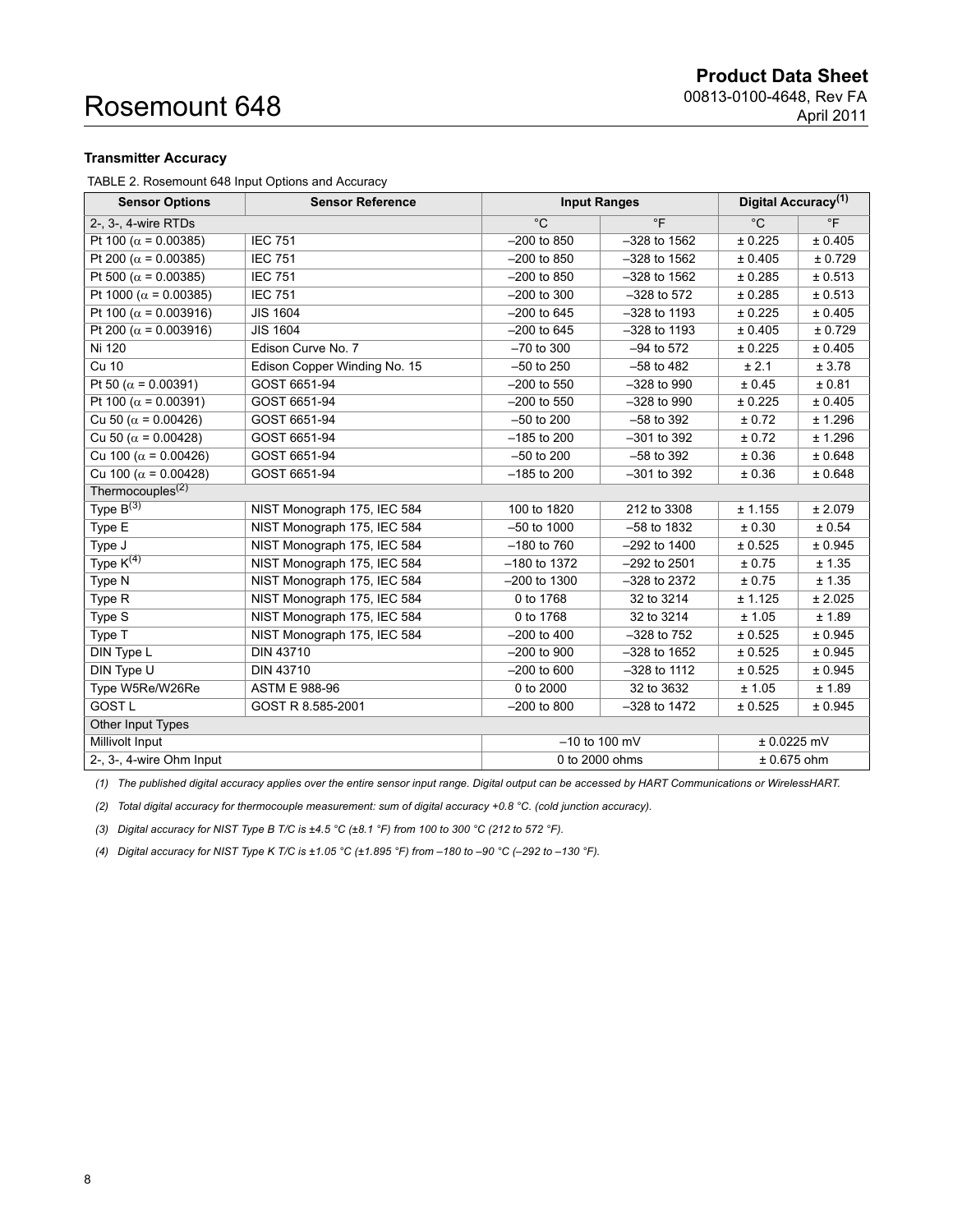### **Product Data Sheet**

00813-0100-4648, Rev FA April 2011

# Rosemount 648

#### **Ambient Temperature Effect**

TABLE 3. Ambient Temperature Effect on Digital Accuracy

| Temperature <sup>(1)</sup><br><b>Sensor Options</b><br>Input Temperature (T)<br><b>Sensor Reference</b><br>2-, 3-, 4-wire RTDs |  |
|--------------------------------------------------------------------------------------------------------------------------------|--|
|                                                                                                                                |  |
|                                                                                                                                |  |
| Pt 100 ( $\alpha$ = 0.00385)<br>0.0045 °C (0.0081 °F)<br><b>IEC 751</b><br>Entire Sensor Input Range<br><b>IEC 751</b>         |  |
| Pt 200 ( $\alpha$ = 0.00385)<br>0.006 °C (0.0108 °F)<br>Entire Sensor Input Range                                              |  |
| Pt 500 ( $\alpha$ = 0.00385)<br>0.0045 °C (0.0081 °F)<br><b>IEC 751</b><br>Entire Sensor Input Range                           |  |
| Pt 1000 ( $\alpha$ = 0.00385)<br>0.0045 °C (0.0081 °F)<br><b>IEC 751</b><br>Entire Sensor Input Range                          |  |
| Pt 100 ( $\alpha$ = 0.003916)<br><b>JIS 1604</b><br>0.0045 °C (0.0108 °F)<br>Entire Sensor Input Range                         |  |
| Pt 200 ( $\alpha$ = 0.003916)<br><b>JIS 1604</b><br>0.006 °C (0.0108 °F)<br>Entire Sensor Input Range                          |  |
| Ni 120<br>Edison Curve No. 7<br>0.0045 °C (0.0081 °F)<br>Entire Sensor Input Range                                             |  |
| Cu 10<br>0.045 °C (0.081 °F)<br>Edison Copper Winding No. 15<br>Entire Sensor Input Range                                      |  |
| Pt 50 ( $\alpha$ = 0.003910)<br>0.009 °C (0.0162 °F)<br>GOST 6651-94<br>Entire Sensor Input Range                              |  |
| Pt 100 ( $\alpha$ = 0.003910)<br>GOST 6651-94<br>0.0045 °C (0.0081 °F)<br><b>Entire Sensor Input Range</b>                     |  |
| Cu 50 ( $\alpha$ = 0.00426)<br>0.009 °C (0.0162 °F)<br>GOST 6651-94<br>Entire Sensor Input Range                               |  |
| 0.009 °C (0.0162 °F)<br>Cu 50 ( $\alpha$ = 0.00428)<br>GOST 6651-94<br>Entire Sensor Input Range                               |  |
| 0.0045 °C (0.0081 °F)<br>Cu 100 ( $\alpha$ = 0.00426)<br>GOST 6651-94<br>Entire Sensor Input Range                             |  |
| Cu 100 ( $\alpha$ = 0.00428)<br>0.0045 °C (0.0081 °F)<br>GOST 6651-94<br>Entire Sensor Input Range                             |  |
| Thermocouples                                                                                                                  |  |
| 0.021 °C<br>$T \geq 1000 °C$                                                                                                   |  |
| 300 °C $\leq$ T < 1000 °C<br>$0.048 °C - (0.00375\% \text{ of } (T - 300))$<br>Type B<br>NIST Monograph 175, IEC 584           |  |
| 100 °C ≤ T< 300 °C<br>$0.081$ °C – (0.0165% of (T – 100))                                                                      |  |
| $0.0075 °C$ +(0.000645% of T)<br>Type E<br>NIST Monograph 175, IEC 584<br>All                                                  |  |
| $0.0081 °C + (0.000435\% of T)$<br>$T \geq 0$ °C<br>NIST Monograph 175, IEC 584<br>Type J                                      |  |
| 0.0081 °C + (0.00375% of absolute value T)<br>$T < 0$ °C                                                                       |  |
| $T \geq 0$ °C<br>$0.0092$ °C +(0.00081% of T)<br>Type K<br>NIST Monograph 175, IEC 584                                         |  |
| 0.0092 °C + (0.00375% of absolute value T)<br>$T < 0$ °C                                                                       |  |
| Type N<br>NIST Monograph 175, IEC 584<br>0.0102 °C +(0.00054% of T)<br>All                                                     |  |
| 0.024 °C<br>$T \geq 200 \degree C$<br>NIST Monograph 175, IEC 584<br>Type R                                                    |  |
| $0.0345$ °C – (0.0108% of T)<br>T < 200 °C                                                                                     |  |
| 0.024 °C<br>$T \geq 200 °C$<br>Type S<br>NIST Monograph 175, IEC 584                                                           |  |
| $0.0345 °C - (0.0108% of T)$<br>T < 200 °C                                                                                     |  |
| 0.0096 °C<br>$T \geq 0$ °C<br>NIST Monograph 175, IEC 584                                                                      |  |
| Type T<br>$T < 0$ °C<br>0.0096 °C +(0.00645% of absolute value T)                                                              |  |
| $0.0081 °C + (0.000435% of T)$<br>$T \geq 0$ °C<br><b>DIN 43710</b>                                                            |  |
| DIN Type L<br>T < 0 °C<br>0.0081 °C +(0.00375% of absolute value T)                                                            |  |
| 0.0096 °C<br>$T \geq 0$ °C                                                                                                     |  |
| DIN Type U<br>DIN 43710<br>$T < 0$ °C<br>0.0096 °C +(0.00645% of absolute value T)                                             |  |
| 0.024 °C<br>$T \geq 200 °C$                                                                                                    |  |
| Type W5Re/W26Re<br><b>ASTM E 988-96</b><br>$0.0345$ °C – (0.0108% of T)<br>T < 200 °C                                          |  |
| 0.0105 °C<br>$T \geq 0$ °C                                                                                                     |  |
| <b>GOST L</b><br>GOST R. 8.585-2001<br>T < 0 °C<br>$0.0105 °C + (0.0045% of absolute value T)$                                 |  |
| Other Input Types                                                                                                              |  |
| Millivolt Input<br>Entire Sensor Input Range<br>$0.0008$ mV                                                                    |  |
| 2-, 3-, 4-wire Ohm Input<br>$0.0126 \Omega$<br>Entire Sensor Input Range                                                       |  |

*(1) Change in ambient is with reference to the calibration temperature of the transmitter 68 °F (20 °C) from factory.*

Transmitters can be installed in locations where the ambient temperature is between –40 and 85 °C (–40 and 185 °F). In order to maintain excellent accuracy performance, each transmitter is individually characterized over this ambient temperature range at the factory.

#### **Temperature Effects Example**

When using a Pt 100 ( $\alpha$  = 0.00385) sensor input at 30 °C ambient temperature:

- Digital Temperature Effects: 0.0045 °C x (30 20) = 0.045 °C
- Worst Case Error: Digital + Digital Temperature Effects = 0.225 °C + 0.045 °C = 0.27 °C
- Total Probable Error: $\sqrt{0.225^2 + 0.045^2}$  = 0.23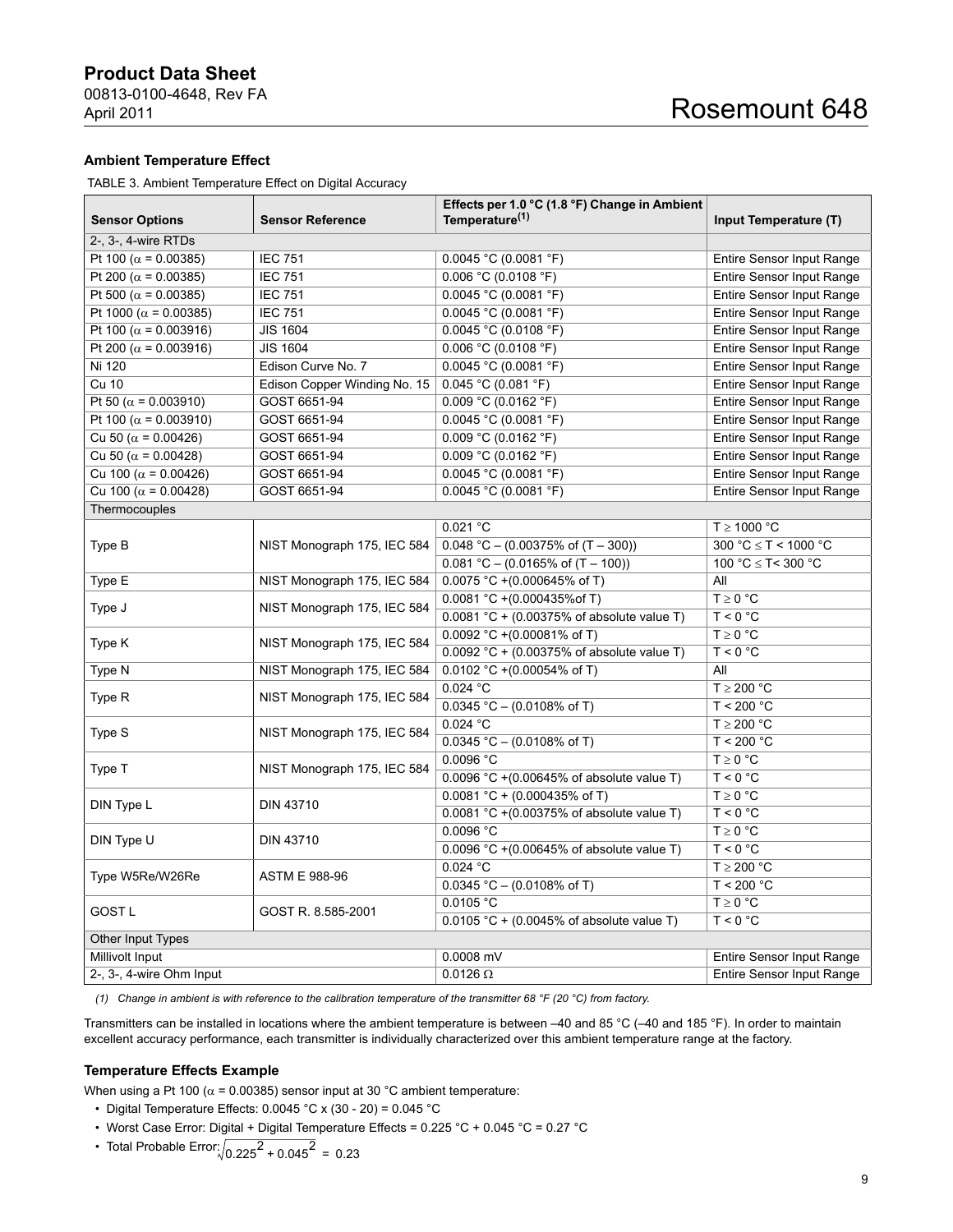# **Product Certifications**

# <span id="page-9-0"></span>**Approved Manufacturing Locations**

Rosemount Inc. – Chanhassen, Minnesota, USA Emerson Process Management GmbH & Co. - Karlstein, Germany Emerson Process Management Asia Pacific Private Limited - Singapore

# **European Union Directive Information**

The current Declaration of Conformity is located at the end of this document. The most recent revision of the European Union Declaration of Conformity can be found at www.emersonprocess.com.

#### *ATEX Directive (94/9/EC)*

Emerson Process Management complies with the ATEX **Directive** 

*Electro Magnetic Compatibility (EMC) (2004/108/EC)* Emerson Process Management complies with EMC Directive.

*Radio and Telecommunications Terminal Equipment* 

## *Directive (R&TTE)(1999/5/EC)*

Emerson Process Management complies with the R&TTE **Directive** 

## **Telecommunication Compliance**

All wireless devices require certification to ensure that they adhere to regulations regarding the use of the RF spectrum. Nearly every country requires this type of product certification. Emerson is working with governmental agencies around the world to supply fully compliant products and remove the risk of violating country directives or laws governing wireless device usage.

# **FCC and IC**

This device complies with Part 15 of the FCC Rules. Operation is subject to the following conditions: This device may not cause harmful interference. This device must accept any interference received, including interference that may cause undesired operation.

This device must be installed to ensure a minimum antenna separation distance of 20 cm from all persons.

# **Ordinary Location Certification for FM**

As standard, the transmitter has been examined and tested to determine that the design meets basic electrical, mechanical, and fire protection requirements by FM, a nationally recognized testing laboratory (NRTL) as accredited by the Federal Occupational Safety and Health Administration (OSHA).

# **Hazardous Locations Certificates**

### **North American Certifications**

#### **Factory Mutual (FM) Approvals**

I5 FM Intrinsically Safe, Non-incendive and Dust Ignition-proof Certificate Number: 3027705 Intrinsically Safe for Class I/II/III, Division 1, Groups A, B, C, D, E, F, and G. Zone Marking: Class I, Zone 0, AEx ia llC Temperature Codes: T4  $(T_{amb} = -50$  to 70 °C) T5 (T<sub>amb</sub> = -50 to 40 °C) Non-incendive for Class I, Division 2, Groups A, B, C, and D. Temperature Codes: T4 ( $T_{amb}$  = -50 to 70 °C) T5 ( $T_{amb}$  = -50 to 40 °C) Dust Ignition-proof for Class II/III, Division 1, Groups E, F, and G. Ambient temperature limits: -50 to 85 °C

Enclosure: Type 4X/IP66/IP67 Intrinsically Safe and Non-incendive when installed in accordance with Rosemount drawing 00648-1000. For use with Rosemount Power Module P/N 753-9220-XXXX only.

N5 FM Non-incendive and Dust Ignition-proof Certificate Number: 3027705 Non-incendive for Class I, Division 2, Groups A, B, C, and D. Temperature Codes: T4  $(T<sub>amb</sub> = -50$  to 70 °C) T5 (T<sub>amb</sub> = -50 to 40 °C) Dust Ignition-proof for Class II/III, Division 1, Groups E, F, and G. Ambient temperature limits: -50 to 85 °C

Enclosure: Type 4X/IP66/IP67 For use with Rosemount Power Module P/N 753-9220-XXXX only.

#### **Canadian Standards Association (CSA)**

I6 CSA Intrinsically Safe Certificate Number: 1143113 Intrinsically Safe for Class I, Division 1, Groups A, B, C, and D. Temp Code T3C

Enclosure: Type 4X/IP66/IP67 Intrinsically Safe when installed per Rosemount drawing 00648-1020. For use with Rosemount Power Module P/N 753-9220-XXXX only.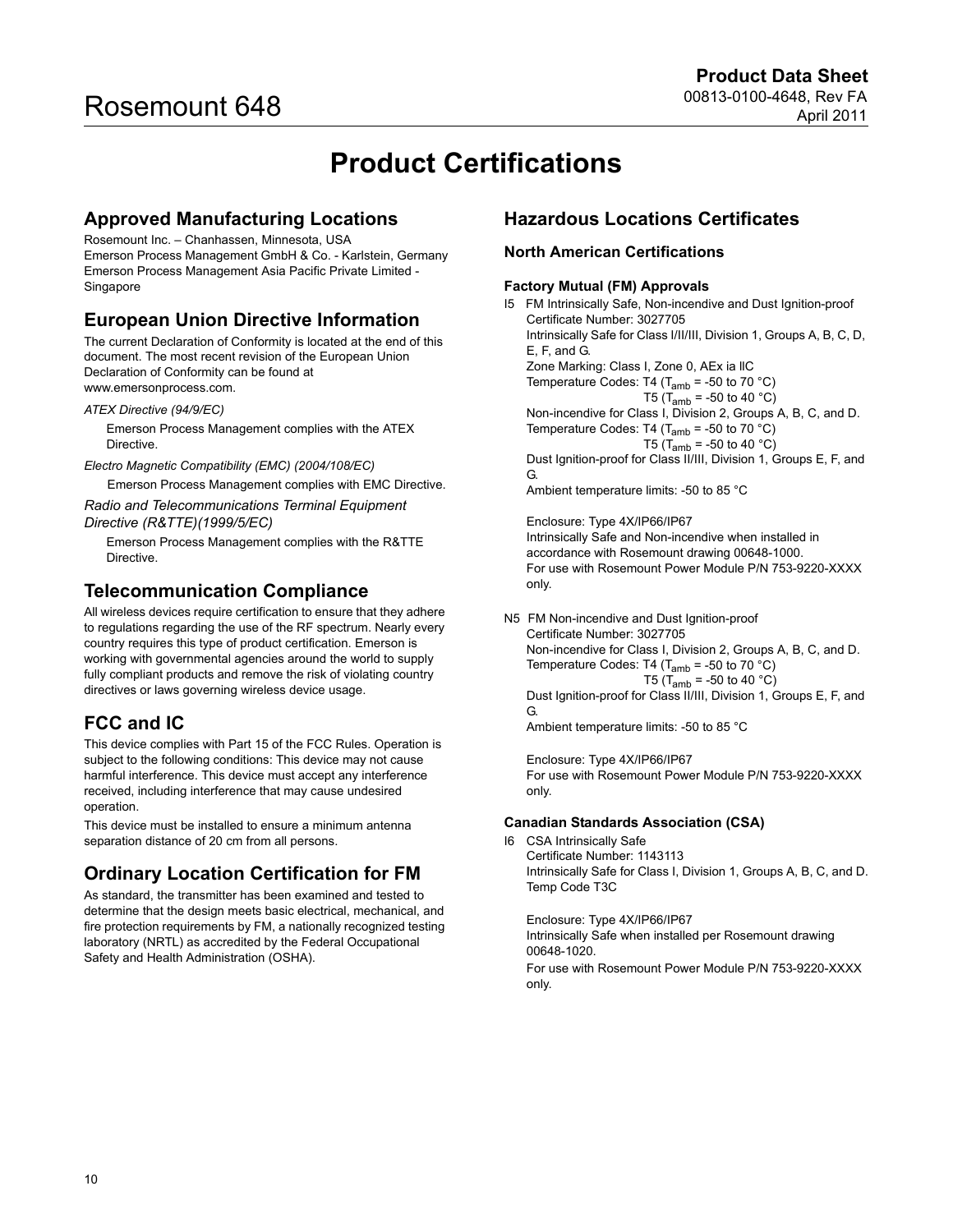# **Product Data Sheet**

00813-0100-4648, Rev FA April 2011

# Rosemount 648

#### **European Certifications**

I1 ATEX Intrinsic Safety Certificate Number: Baseefa07ATEX0011 & II 1G Ex ia IIC T4 ( $T_{amb}$  = -60 °C to 70 °C) Ex ia IIC T5 ( $T_{amb}$  = -60 °C to 40 °C) Enclosure: IP66/IP67 C€ 1180

#### Table 4. Sensor Parameters

| Sensor                  |
|-------------------------|
| $U_0 = 6.6 V$           |
| $I_0 = 26.2 \text{ mA}$ |
| $P_0 = 42.6$ mW         |
| $C_0 = 23.8 \text{ uF}$ |
| $L_0 = 25$ mH           |

Intrinsically Safe when installed per Rosemount drawing 00648-1025.

For use with Rosemount Power Module P/N 753-9220-XXXX only.

#### **Special Conditions for Safe Use**

The surface resistivity of the antenna is greater than one gigaohm. To avoid electrostatic charge build-up, it must not be rubbed or cleaned with solvents or a dry cloth.

### **International Certifications**

I7 IECEx Intrinsic Safety

Certificate Number: IECEx BAS 07.0007 Ex ia IIC T4 (T $_{amb}$  = -60 °C to 70 °C) Ex ia IIC T5 (T $_{amb}$  = -60 °C to 40 °C) Enclosure: IP66/IP67

#### Table 5. Sensor Parameters

| Sensor                  |
|-------------------------|
| $U_0 = 6.6 V$           |
| $I_0 = 26.2 \text{ mA}$ |
| $P_0 = 42.6$ mW         |
| $C_0 = 23.8$ uF         |
| $L_0 = 25 \text{ mH}$   |

Intrinsically Safe when installed per Rosemount drawing 00648-1025.

For use with Rosemount Power Module P/N 753-9220-XXXX only.

#### **Special Conditions for Safe Use**

The surface resistivity of the antenna is greater than one gigaohm. To avoid electrostatic charge build-up, it must not be rubbed or cleaned with solvents or a dry cloth.

#### **Japanese Certifications**

I4 TIIS Intrinsic Safety

Certificate Number: TC18638 Ex ia IIC T4 ( $T_{amb}$  = -20 °C to 60 °C) Various configurations available. Consult factory for certified assemblies.

#### **China (NEPSI) Certifications**

I3 China Intrinsic Safety Certificate Number: GYJ071412 Ex ia IIC T4/T5

#### **Special Conditions for Safe Use:**

1. The temperature class depends on ambient temperature range as following:

| <b>Temperature Class</b> | <b>Ambient Temperature Range</b> |
|--------------------------|----------------------------------|
| T4                       | $(-55 \text{ to } 70)$ °C        |
| Т5                       | $(-55 \text{ to } 40)$ °C        |

2. Safety Parameters:

| $U_0$ = 6.6 V         |
|-----------------------|
| $I_0 = 26 \text{ mA}$ |
| $P_0$ = 42.6 mW       |
| $C_0 = 11$ uF         |
| $L_0$ = 25 uH         |

- 3. The cable entry of wireless temperature transmitter should be protected to ensure the degree of protection of the enclosure IP 20 (GB4208-1993) at least.
- 4. Associated apparatus should be installed in a safe location, and during installation, operation, and maintenance, the regulations of the instruction manual have to be strictly observed.
- 5. End users are not permitted to change any components inside.
- 6. During installation, use, and maintenance of the wireless temperature transmitter, observe the following standards:
	- a. GB3836.13-1997 "Electrical apparatus for explosive gas atmospheres Part 13: Repair and overhaul for apparatus used in explosive gas atmospheres"
	- b. GB3836.15-2000 "Electrical apparatus for explosive gas atmospheres Part 15: Electrical installations in hazardous area (other than mines)"
	- c. GB3836.16-2006 "Electrical apparatus for explosive gas atmospheres Part 16: Inspection and maintenance of electrical installation (other than mines)"
	- d. GB50257-1996 "Code for construction and acceptance of electric device for explosion atmospheres and fire hazard electrical equipment installation engineering"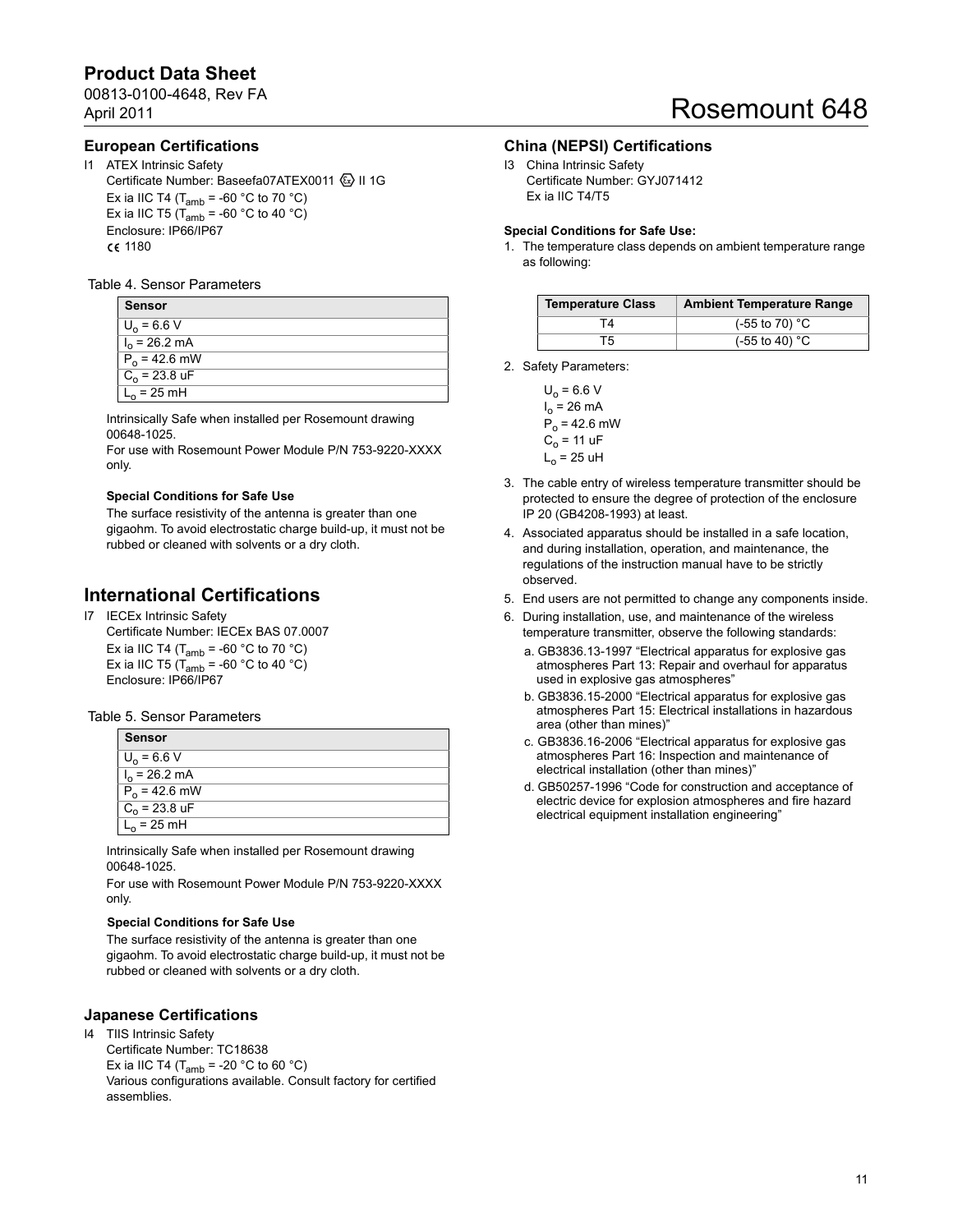# **Dimensional Drawings**

<span id="page-11-0"></span>